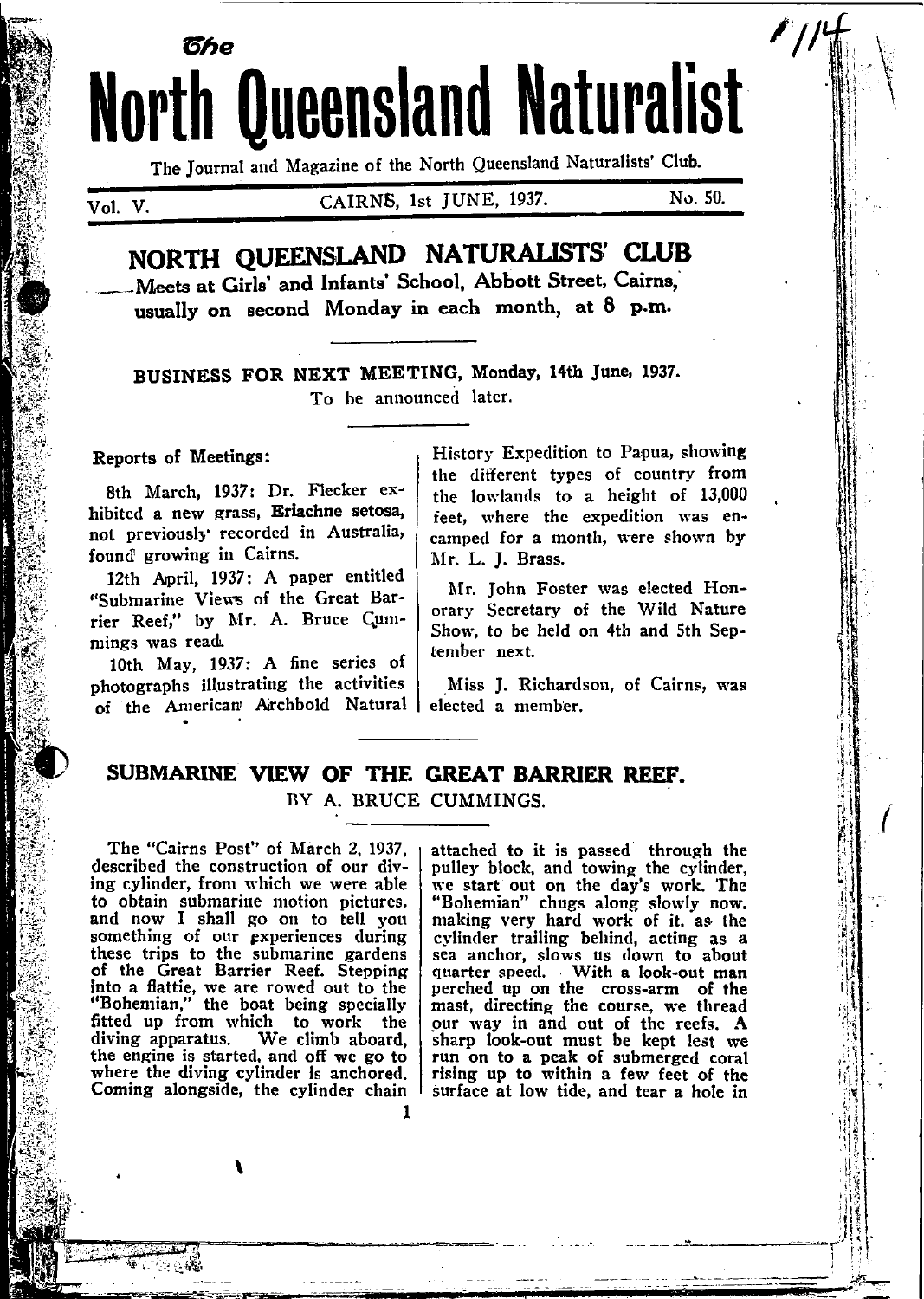our boat. Towing the cylinder makes the steering of the boat very difficult. it being slow to answer the rudder. and more than once we expect to hear the sound of copper plates being ripped off. Once out in the deep water, we are safe, and giving the engine more throttle, we make for a suitable location.

И

Some time passes. The look-out man shouts that there is good coral straight ahead. A couple of us climb on to a platform in the bow and gaze into the crystal waters. Deep down are masses of coral rising up into fantastic shapes. The engine is thrown out of gear, the boat quickly comes to rest, and an anchor is thrown over. From the flattie, and with the aid of a waterscope we explore the locality for a suitable place to dive with a flat spot, if possible, for the cylinder to rest on. The boat is brought into position: one forward and two stern anchors are put out. Opening up the cylinder, the camera gear is lowered into it, the airpipes are connected, and the air pump started. A strong northerly wind makes the sea quite choppy. Sitting inside the cylinder. while the lid is being screwed on, and the extra ballast of lead weights is being placed in position, is a most uncomfortable experience, somewhat resembling being mounted on a bucking broncho whilst semi-blindfolded, then caught in cross currents, the cylinder spins first in one direction and then in the other.

A voice through the exhaust air tube asks if I am ready to go, and, half seasick, I reply, "Lower away." Once away from the surface, all boisterous motions cease, and the cylinder sinks so gently down that there is no feeling of movement, and I am about to call up the air tube, which I have clutched in my left hand, when the peak of coral mountain comes into view, and I know that I am still sinking. Myriads of beautifully coloured fish appear; they seem to be getting more numerous, and, if possible, more brightly coloured. A pair of feather stars (Crinoidea), feeding on an outstretched branch of staghorn coral (Acropora hebe) wave their arms in welcome as I pass by: they are so close that I feel tempted to pick them

off, but, a second later, the sound of coral being crushed beneath me and a metallic ring inside the cylinder tells me that I am on the bottom. But, what has happened? A corner of the triangle carrying the lead ballast has come to rest on a coral boulder. thereby giving the cylinder a list to one side, almost throwing me off my seat. Calling up the air tube, I asked to be raised a little, and to go forward. When over the desired place I give the order to lower away, and this time I come to rest on the only flat surface within sight.

Swinging the camera to one side, I look through the inch-thick glass window into a new world. The sight is awe inspiring, and baffles description. Cliffs of coral rise up on either sidea brilliant patchwork of color, with giant fan-shaped corals jutting out here and there, some of these being sixteen feet in diameter, and beneath them in the shadows are large fish, scarcely moving, waiting patiently for their lunch. At the far end of the valley tall soft corals (Alcyonaria) resemble a forest of fir trees as the ocean currents sway them from side to side. Small caves lead back into the cliff, the entrance to them decorated with stalactites and stalagmites growing in riotous profusion, while, above and around as far as I can see, are clouds of darting, flashing fishes of every imaginable (and unimaginable) design. Some of them, I believe, never before seen by man, are here in this world beneath the sea. They are flat, oval, round and square, striped, spotted, and, in size, from microscopic dimensions to a huge estuarine cod (Epinephelus tauvinus) weighing about three hundredweight. "Are you O.K." comes a shout down the air tube from the attendant, and, with a jolt, I am brought back from this world of wonder. "I am all<br>right," I answer, "but it's terribly hot down here. Can you give me more air?" My shirt and shorts are saturated with perspiration, and the condensation on the walls of the cylinder makes zig-zag tracks as it trickles down. I screw myself round to look through the two observation windows behind me. A shoal of large fish, with silver bodies and gold tails, are

They appear to be cast in there. crystal glass, for they remain almost motionless for some considerable time, all facing the same direction, until a current carries them forward a few feet, and after a pause, brings them back again, still maintaining their formation.

With dramatic suddenness panic breaks upon this peaceful scene, and in an instant there is not a fish visible. They have taken refuge in the coral. We don't have to wait long to learn the reason, for out of the blue mist of the distance swims a huge tiger shark (Galeocerdo arcticus), coming so close that I can see a sucker fish (Echeneis naucrates) attached to it, and the sight is so comical, I almost laughed aloud, but like the fish in the coral, I just looked as the shark slowly and sullenly goes on its way. Heads appear from every crevice in the coral. then dart back again. A few of them swim from one clump to another, more follow, and soon the whole fish community is playing and feeding as happily as before they were so rudely interrupted. A pair of fish with elongated bodies of glittering gold, black heads and tails, dart down past the window and nibble at some seaweed.

After directing the crew to change my position so as to view at close range the coral on my left side, a strange sight presented itself. An army of stream-lined fish are swimming, head downward, across the face of a coral boulder. These quaint little chaps, with bodies shaped like a Bengal razor, and between three and five inches long, and appropriately called razor fish (Centriscus scutatus), move in military formation. They swim vertically. Their tails are merely spikes, which can be bent to any angle, and appear to control the ascending and descending apparatus. Their mouths are long tapering tubes, being most suitable to thrust down into the finger-like corals in search of food. Being equipped with several pairs of fins, they are capable of the most unique manoeuvres. They all keep together, maintain the same distance apart, and ascend or descend in perfect unison. When on the move they resemble a unit of soldiers, as

they wheel and turn as one. While looking at them as they approach the cylinder, they are like a lot of sticks about an eighth of an inch thick, but as they turn, they present themselves broadside on, showing amber-coloured bodies, about three-quarters of an inch wide, with a black stripe running down the centre from tail to head.

Moorish Idols (Zancus canescens), with their long flowing white streamers, play follow the leader through the coral forest, which resembles shrubs that have shed their leaves. Gaily-painted parrot fish (Labridae) nibble at the coral. A number of inquisitive little striped fish, about an inch long, come right up and look in at the window, swimming up and down, with their mouths pressed against the glass. They evidently saw their reflections as their numbers increased until they blotted out the light. Sting rays (Dasyatidae) swim leisurely along, close to the bottom, and cover themselves with sand. leaving only their eves and barbed tail visible.

Clinging to the sides of the coral boulders are giant sea anemones (Stoiactys). Living under ideal conditions in these tropical waters, anemones grow to as large as two feet across, resembling huge cactus dahlias. Hidden in the anemones flowing tentacles are a pair of small anemone fish (Actinicola percula), decked out in all their war paint, for they are the working partners of the anemone, and assist it in the search for food, receiving its share of the booty.

Down below a cold green light<br>envelops all. The sun's rays, being broken up by the waves, are converted into hundreds of small searchlights, and their pencil light beams playing on the fantastic shapes of the coral and the gleaming fish, presents a sight which beggars description. A call from above tells me that the breeze has freshened, but here it is none too rough to tarry longer. This seemed difficult to understand, because down below all is quiet and peaceful, except for an occasional current surging through the passages in the coral pool. Whilst being brought to the surface, an angel fish (Chaetodon auriga), dressed in royal blue and